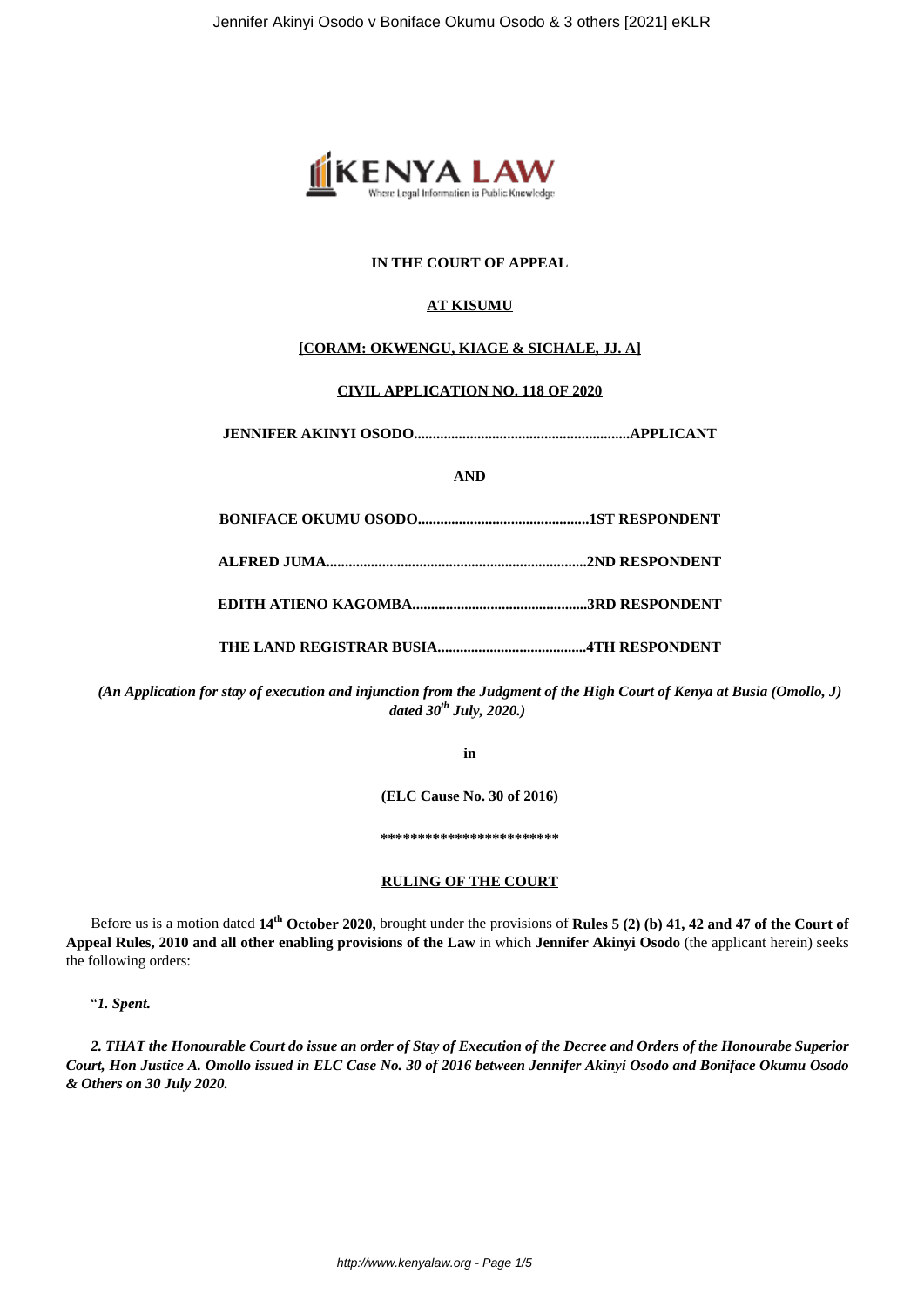*3. THAT the Honourable Court do issue a temporary injunction restraining the Respondents, their servants and or agents from selling, charging, disposing off and or otherwise interfering with the suit property Bunyala/ Mudembi/2920 pending the hearing and determination of this application interpartes.*

*4. THAT the Honourable Court do issue a temporary injunction restraining the Respondents, their servants and or agents from selling, charging, disposing off and or otherwise interfering with the suit property Bunyala/Mudembi/2920 pending the hearing and determination of Civil Appeal No. 118 of 2020.*

#### *5. THAT the costs of this application be provided for."*

The motion is supported on the grounds on the face of the motion and an affidavit sworn by **Jennifer Akinyi Osodo** who deposed *inter alia* that the 1<sup>st</sup> respondent had illegally and without the consent of the Land Control Board transferred her matrimonial property namely; **Bunyala/Mudembi 2920** to the 2<sup>nd</sup> and 3<sup>rd</sup> respondents. That, the property had been bequeathed upon them by the  $1<sup>st</sup>$  respondent's father when they got married as part of their ancestral transmission and inheritance in accordance with Luhya customary practices and laws, and that the said property is where their children would all build their houses.

That, she had filed a civil suit in the superior court seeking *inter alia* an order to restrain the 1<sup>st</sup> respondent from dealing with and/or transferring the suit property which suit was dismissed by the superior court with costs on  $30<sup>th</sup>$  July 2020 and that she had since filed Civil Appeal No. 118 of 2020 before this Court, which appeal was awaiting hearing at the invitation of the Court and that it was proper and just that the substratum of the appeal be preserved, pending the hearing of the main appeal and that she had an arguable appeal which would be rendered nugatory if the orders sought herein were not granted.

She further deposed that in execution of the decree and order of the Court appealed against, the respondents had initiated steps to attach her property and unless restrained by an order staying the decision of the High Court and an injunction sought herein, the respondents may interfere with the suit property and its title thereby defeating the substratum of the appeal rendering it nugatory.

The application was opposed vide a replying affidavit sworn by **Alfred Ojiambo Juma** the 2<sup>nd</sup> respondent herein who deposed *inter alia* that there was nothing to stay as the suit was dismissed, thus altering no parties rights/ interests in the subject matter and that the applicant had never sought for stay of execution in the High Court in the first instance and that the application had been filed 3 months after delivery of the judgment, which period was inordinate and had not been explained and that further the applicant had never used/occupied the subject land and as such she would not be prejudiced in any manner.

The 1<sup>st</sup> and 4<sup>th</sup> respondents did not file any replying affidavit or submissions in respect to the application.

It was submitted for the applicant that she had an arguable appeal as the transfer of the suit property to the  $2<sup>nd</sup>$  and  $3<sup>rd</sup>$ respondents by the 1<sup>st</sup> respondent was done in a manner that breached the mandatory provisions of Section 6 of the Land Control Act as the  $1<sup>st</sup>$  respondent never sought the consent of the Land Control Board. It was further submitted that the respondent transferred the suit property when there was already a caution registered against the title to the property.

As to whether the appeal would be rendered nugatory if the orders of stay and injunction were not granted, it was submitted that the subject property was a matrimonial home of the applicant and the  $1<sup>st</sup>$  respondent and that if the orders sought were not issued, the same would be dealt with in a manner that could not be compensated by way of money and that further, the applicant would suffer irreparable loss as the subject land was ancestral land and no monetary compensation would be adequate to replace the sentimental and ancestral value of the land.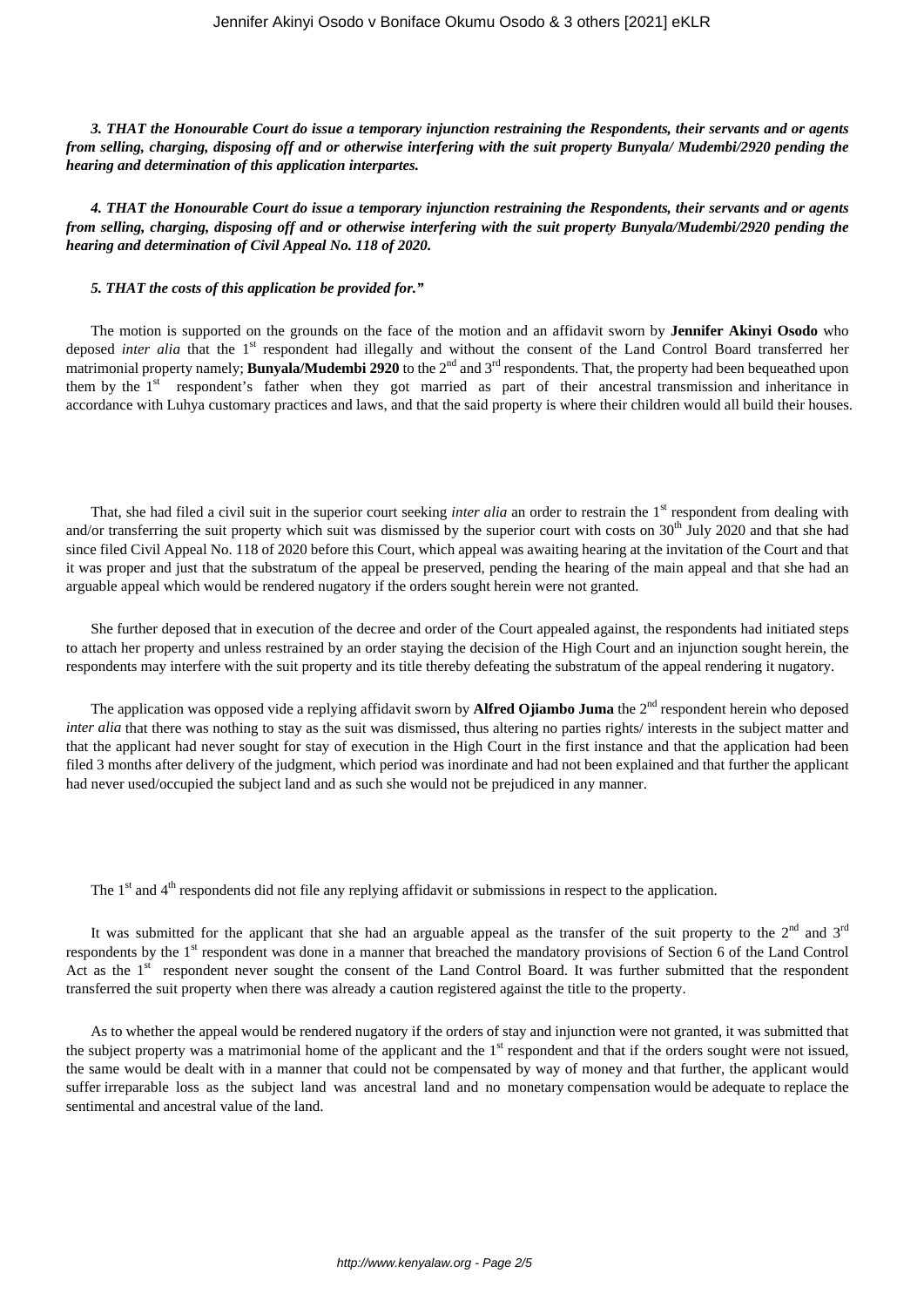On the other hand, the  $2^{nd}$  and  $3^{rd}$  respondents reiterated the contents of a replying affidavit sworn by the  $2^{nd}$  respondent on 26<sup>th</sup> February 2021 and submitted *inter alia* that the applicant had not filed and or served the Record of

Appeal and that the reliefs sought herein were for stay or injunction pending the hearing and determination of this application and once the application was spent, there would be nothing pending and that further the applicant had not adduced any evidence to support any of the allegations in the supporting affidavit and that the allegations were false or merely calculated to mislead the Court. Consequently, they submitted that the application was devoid of merit designed to prejudice the respondent and urged that the same be dismissed with costs.

We have carefully considered the motion, the grounds thereof and the supporting affidavit, the replying affidavit, the rival submissions by the parties and the law.

The applicant's motion is brought *inter alia* under **Rule (5) (2) (b)** of this Court's Rules. The Rule which guide the Court in applications of these nature provides:

"*(2) Subject to sub-rule (1), the institution of an appeal shall not operate to suspend any sentence or to stay execution, but the court may:*

*(a)…*

*(b) in any civil proceedings, where a notice of appeal has been lodged in accordance with rule 75, order a stay of execution, an injunction or a stay of any further proceedings on such terms as the Court may think just."*

The principles for our consideration in the exercise of our unfettered discretion under **Rule 5 (2) (b)** to grant an order of stay of execution or injunction are now well settled. Firstly, an applicant has to satisfy that he/she has an arguable appeal. However, this is not to say that it must be an appeal that will necessarily succeed, but suffice to state that it is an appeal that is not frivolous and/or idle. Secondly, an applicant has to demonstrate that unless an order of stay is granted the appeal or intended appeal would be rendered nugatory. These principles were summarized by this Court (differently constituted), in the case of *Stanley Kangethe Kinyanjui vs. Tony Ketter & Others [2013[ eKLR***.**

In the instant case, the applicant is essentially seeking two orders namely; an order of stay of execution of the decree and orders of **Omollo, J** issued on **30th July 2020,** in Busia **ELC Case No. 30 of 2016** and a temporary injunction restraining the respondents from selling, charging disposing off and or otherwise interfering with the suit property pending the hearing and determination of the intended appeal.

With regard to the first prayer, a cursory perusal of the record herein shows that the High Court vide its judgment dated **30th July 2020**, merely dismissed the applicant's case with costs to the respondents. The parties were not ordered to do anything or to refrain from doing anything. What was therefore issued by the High Court is in the nature of a negative order incapable of execution and as such there is nothing to stay. See **Western College of Arts and Applied Sciences v EP Oranga & 3 others [1976] eKLR** where the Learned Judges stated thus:

**"***what is there to be executed under the judgment, the subject of the intended appeal" The High Court has merely dismissed the suit, with costs. Any execution can only be in respect of costs. In Wilson v Church the High Court had ordered the trustees of a fund to make a payment out of that fund. In the instant case, the High Court has not ordered any of the parties to do anything, or to refrain from doing anything, or to pay any sum. There is nothing arising out of the High Court judgment for this Court, in an application for a stay, it is so ordered."*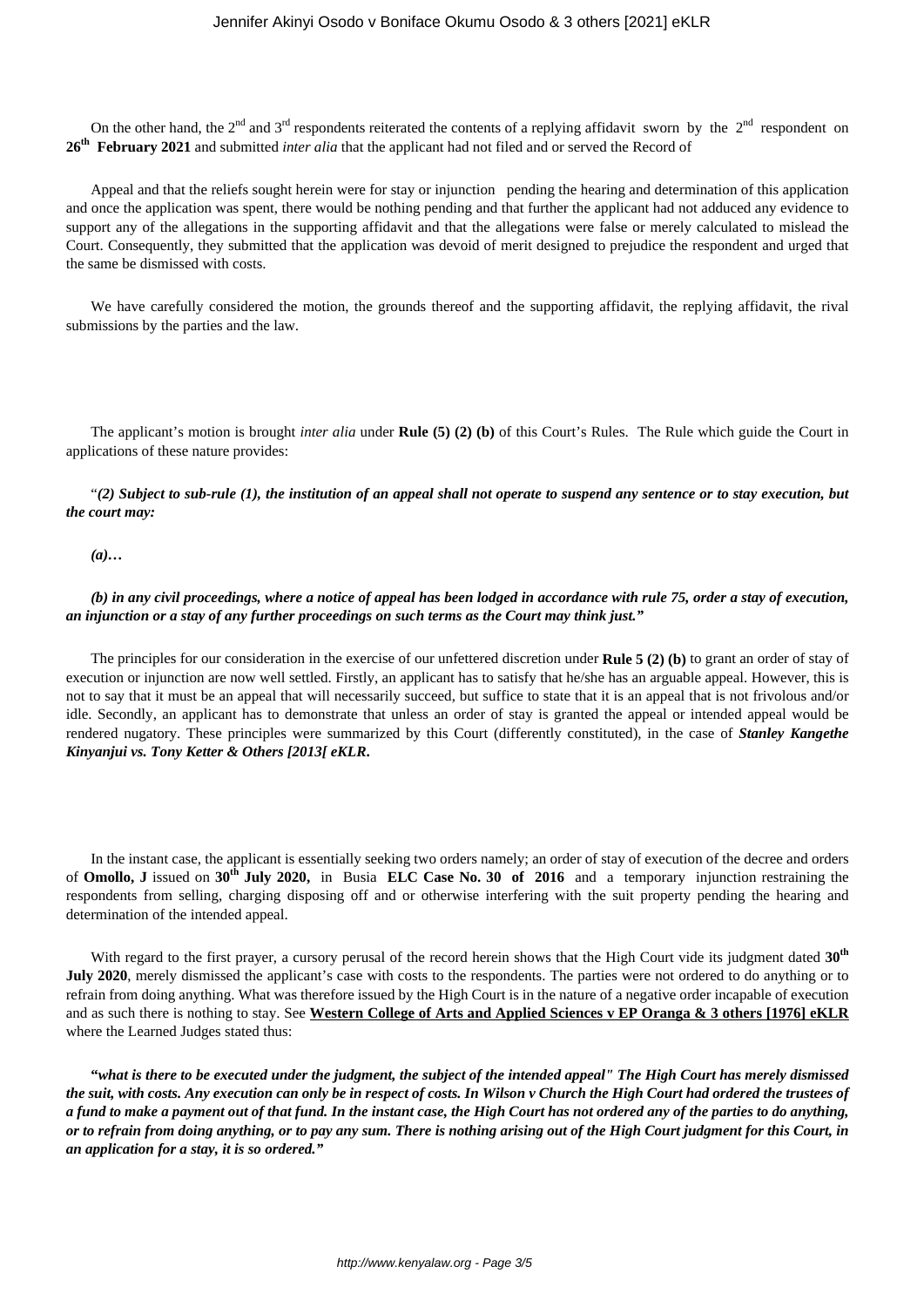Similarly**, in** *Raymond M. Omboga v Austine Pyan Maranga Kisii HCCA No 15 of 2010***, Makhandia**, J (as he then was) stated thus:

*"The order dismissing the application is in the nature of a negative order and is incapable of execution save, perhaps, for costs and such order is incapable of stay. Where there is no positive order made in favour of the respondent which is capable of execution, there can be no stay of execution of such an order...The applicant seeks to appeal against the order dismissing his application. This is not an order capable of being stayed because there is nothing that the applicant has lost. The refusal simply means that the applicant stays in the situation he was in before coming to court and therefore the issues of substantial loss that he is likely to suffer and or the appeal being rendered nugatory do not arise..."*

Consequently, the prayer for stay of execution must fall by the wayside and the same is hereby dismissed.

With regards to the prayer for temporary injunction, and as to whether the applicant has an arguable appeal, it is our considered opinion that the issue raised by the applicant namely; failure to obtain the consent of the Land Control Board by the 1<sup>st</sup> respondent in transferring the suit property to the  $2<sup>nd</sup>$  and  $3<sup>rd</sup>$  respondents raises an arguable appeal worthy of consideration by this Court and as such the intended appeal is not frivolous. Of course we are mindful of the fact that we will not make further comments lest we embarrass the bench that will handle the matter. As has been previously stated by this Court, an arguable appeal is not one that must necessarily succeed, but one which merits consideration by the court. Consequently, from the circumstances of this case, we are satisfied that the applicant has an arguable appeal.

On the nugatory aspect, it was contended by the applicant that the subject property was matrimonial and ancestral home of the applicant and the  $1<sup>st</sup>$  respondent and that if the orders of injunction were not issued, the subject property may be dealt with in a manner that could not be compensated by money. From the circumstances of this case we are satisfied that if an order of injunction is not granted to preserve the suit property and the property is dealt with in an adverse manner, the substratum of the appeal will have been lost and the intended appeal shall have been rendered nugatory.

In view of the above, we have come to the conclusion that the applicant has established the twin principles for consideration in an application under **Rule 5(2) (b) of this Court's Rules** and the motion dated **14th October 2020,** is hereby allowed in terms of **prayer 4.**

Accordingly, a temporary injunction is hereby issued restraining the respondents, their servants and or agents from selling, charging, disposing off and or otherwise interfering with the suit property Bunyala/Mudembi/2920 pending the hearing and determination of the intended appeal.

The costs of this motion shall abide the outcome of the appeal.

## **DATED AND DELIVERED AT NAIROBI THIS 9TH DAY OF JULY, 2021.**

### **HANNAH OKWENGU**

**........................................**

# **JUDGE OF APPEAL**

**P. KIAGE**